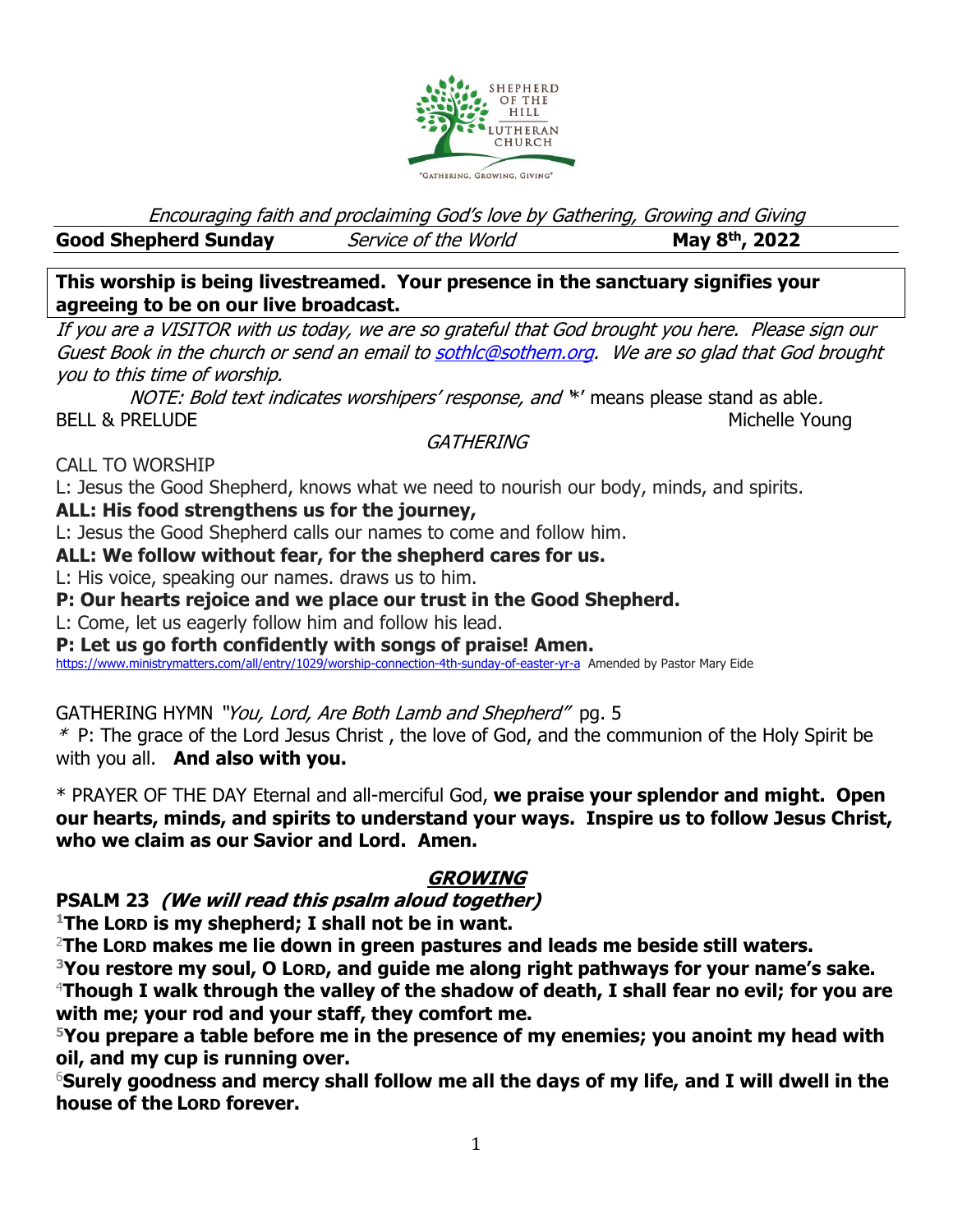#### The risen Christ appears again to his disciples by the sea where they were first called. After echoes of the fishing and feeding miracles, he gives a final reminder of the cost of a disciple's love and obedience.

The Gospel according to John, the 21<sup>st</sup> chapter. All: **Glory to you O Lord.** <sup>1</sup>After [he appeared to his followers in Jerusalem,] Jesus showed himself again to the disciples by the Sea of Tiberias; and he showed himself in this way. <sup>2</sup>Gathered there together were Simon Peter, Thomas called the Twin, Nathanael of Cana in Galilee, the sons of Zebedee, and two others of his disciples. <sup>3</sup>Simon Peter said to them, "I am going fishing." They said to him, "We will go with you." They went out and got into the boat, but that night they caught nothing.

4 Just after daybreak, Jesus stood on the beach; but the disciples did not know that it was Jesus. <sup>5</sup> Jesus said to them, "Children, you have no fish, have you?" They answered him, "No." <sup>6</sup>He said to them, "Cast the net to the right side of the boat, and you will find some." So they cast it, and now they were not able to haul it in because there were so many fish. <sup>7</sup>That disciple whom Jesus loved said to Peter, "It is the Lord!" When Simon Peter heard that it was the Lord, he put on some clothes, for he was naked, and jumped into the sea.  $8$ But the other disciples came in the boat, dragging the net full of fish, for they were not far from the land, only about a hundred yards off.

<sup>9</sup>When they had gone ashore, they saw a charcoal fire there, with fish on it, and bread. <sup>10</sup> Jesus said to them, "Bring some of the fish that you have just caught."  $11$ So Simon Peter went aboard and hauled the net ashore, full of large fish, a hundred fifty-three of them; and though there were so many, the net was not torn. <sup>12</sup> Jesus said to them, "Come and have breakfast." Now none of the disciples dared to ask him, "Who are you?" because they knew it was the Lord. 13 Jesus came and took the bread and gave it to them, and did the same with the fish.  $14$ This was now the third time that Jesus appeared to the disciples after he was raised from the dead.

<sup>15</sup>When they had finished breakfast, Jesus said to Simon Peter, "Simon son of John, do you love me more than these?" He said to him, "Yes, Lord; you know that I love you." Jesus said to him, "Feed my lambs." <sup>16</sup>A second time he said to him, "Simon son of John, do you love me?" He said to him, "Yes, Lord; you know that I love you." Jesus said to him, "Tend my sheep." 17He said to him the third time, "Simon son of John, do you love me?" Peter felt hurt because he said to him the third time, "Do you love me?" And he said to him, "Lord, you know everything; you know that I love you." Jesus said to him, "Feed my sheep. <sup>18</sup>Very truly, I tell you, when you were younger, you used to fasten your own belt and to go wherever you wished. But when you grow old, you will stretch out your hands, and someone else will fasten a belt around you and take you where you do not wish to go." 19 (He said this to indicate the kind of death by which he would glorify God.) After this he said to him, "Follow me." The Gospel of the Lord. **Praise to you O Christ.**

MESSAGE Pastor Mary Eide

Green #352 HYMN OF THE DAY "I Know that My Redeemer Lives" p. 6

Shepherd of the Hill Lutheran Church 207 University Street, Elk Mound, WI 54739 Office Phone: 715-879-5115 Email: [sothlc@sothem.org](mailto:sothlc@sothem.org) Website [www.sothem.org](http://www.sothem.org/) On Facebook Pastor Mary Eide (H) 715-309-4065 [meide@luthersem.edu](mailto:meide@luthersem.edu) Custodian, Terry Stamm 715-379-3728 Sunday School Coordinators: *Jaime Folczyk* mifolczyk@yahoo.com and Holly Sweeney [hollysweeney65@gmail.com](mailto:hollysweeney65@gmail.com) Financial Secretary: *Barb Vadnais* barbyadnais1@gmail.com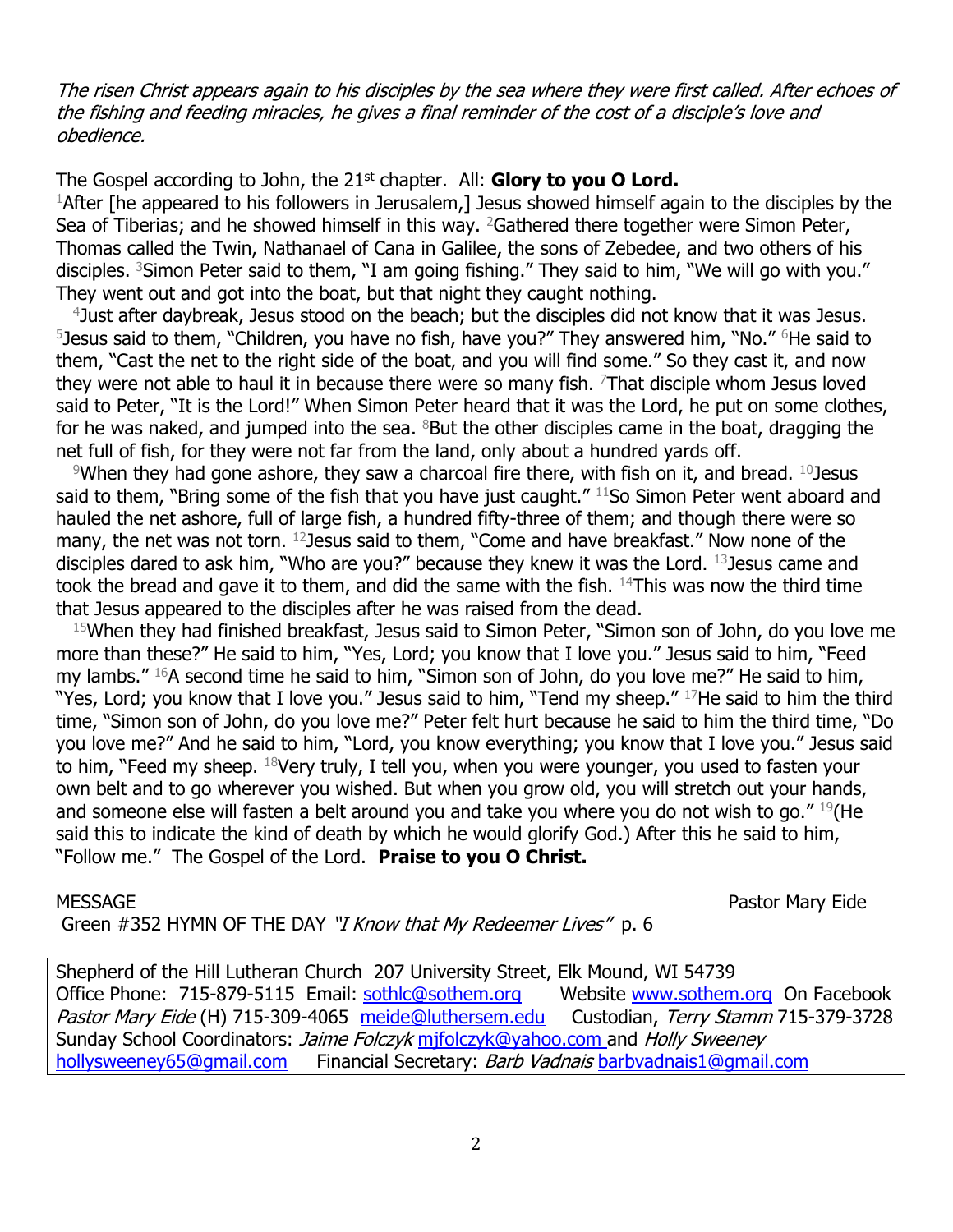### GIVING

### \*THE APOSTLES' CREED (professed together)

I believe in God, the Father almighty, creator of heaven and earth.

I believe in Jesus Christ, his only Son, our Lord. He was conceived by the power of the Holy Spirit and born of the virgin Mary.

He suffered under Pontius Pilate, was crucified, died, and was buried. He descended into hell.\* On the third day he rose again. He ascended into heaven, and is seated at the right hand of the Father. He will come again to judge the living and the dead.

I believe in the Holy Spirit, the holy catholic Church, the communion of saints, the forgiveness of sins, the resurrection of the body, and the life everlasting. Amen  $*$  Or, He descended to the dead.

\* OFFERING PRAYER We freely give **back to God what was first given to us, in order to grow and build God's kingdom. With gratitude and thanksgiving Lord, we offer you our time, energy, skills, and the things we treasure. Receive the gifts we bring, in the name of Jesus Christ, our strength and our Savior. Amen.** 

\* PRAYERS AND PETITIONS (L: God, in your mercy, **All**: **Hear our prayer**.)

\* LORD'S PRAYERS **Our Father, who art in heaven, hallowed be thy name; thy kingdom come; thy will be done; on earth as it is in heaven. Give us this day our daily bread. And forgive us our trespasses, as we forgive those who trespass against us. And lead us not into temptation; but deliver us from evil. For thine is the kingdom, the power and the glory, for ever and ever. Amen**

\*ANNOUNCEMENTS/BLESSING God, the Author of life, Christ, the living Cornerstone, and the lifegiving Spirit of adoption, ☩ bless you now and forever. **Amen.**

\* Green #476 SENDING HYMN "Have No Fear Little Flock"

1 Have no fear, little flock; have no fear, little flock, for the Father has chosen to give you the kingdom; have no fear, little flock!

| $\overline{2}$ | Have good cheer, little flock;<br>for the Father will keep you  | have good cheer, little flock,<br>in his love forever;         | have good cheer, little flock!                      |
|----------------|-----------------------------------------------------------------|----------------------------------------------------------------|-----------------------------------------------------|
| 3              | Praise the Lord high above;<br>for he stoops down to heal you,  | praise the Lord high above,                                    | uplift and restore you; praise the Lord high above! |
| $\overline{4}$ | Thankful hearts raise to God;<br>for he stays close beside you, | thankful hearts raise to God,<br>in all things works with you; |                                                     |

Text: Luke 12:32, st. 1; Marjorie Jilson, b. 1931, sts. 2-4 Text © 1973 Concordia Publishing House

thankful hearts raise to God!

Duplication in any form prohibited without permission or valid license from copyright administrator.

\* DISMISSAL Alleluia! Christ is risen. **Christ is risen indeed. Alleluia!** Go in peace. Tell what God has done. **Thanks be to God.**

\* POSTLUDE Michelle Young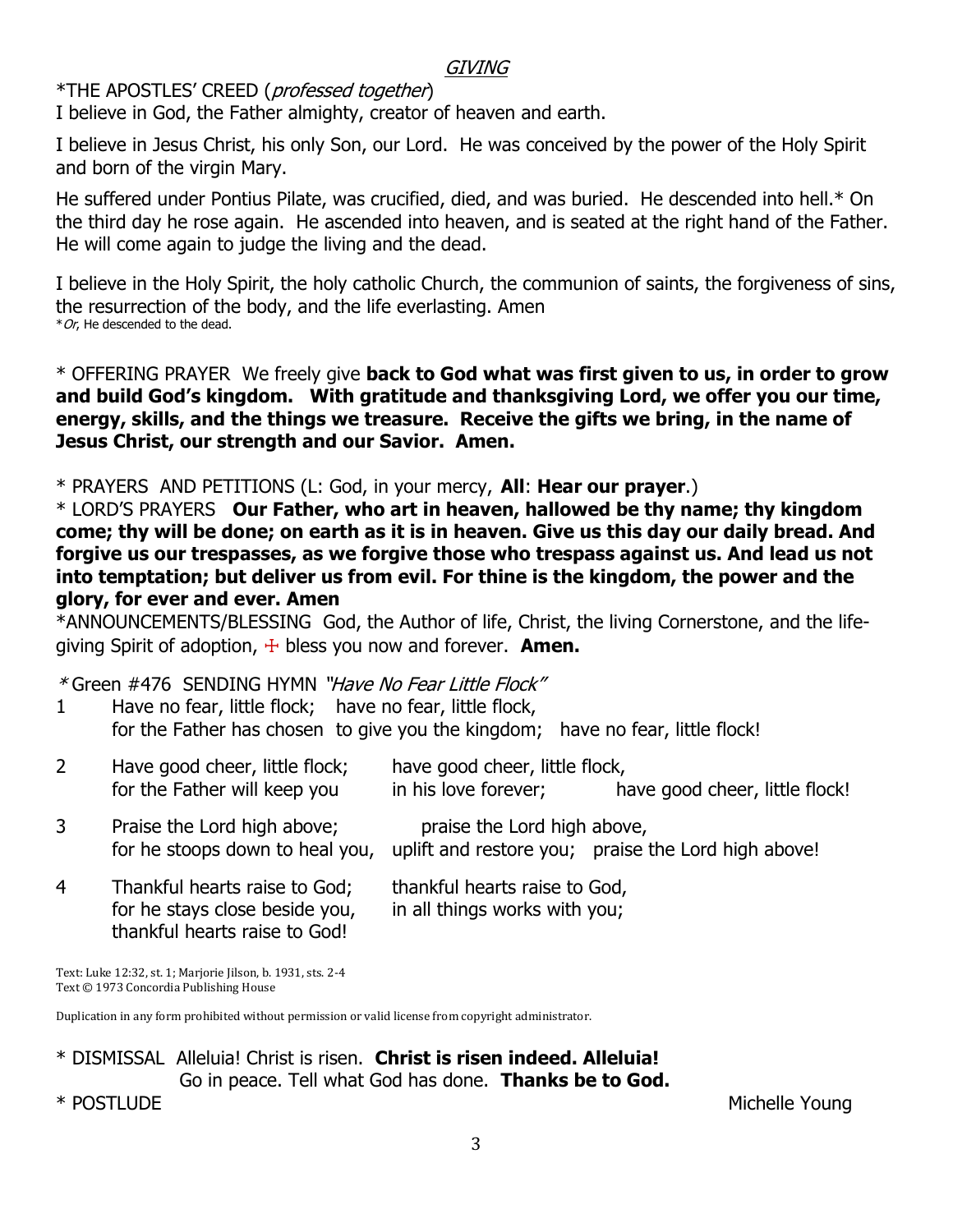|                  |                    | <b>JUI ILDULL</b>                                                 |
|------------------|--------------------|-------------------------------------------------------------------|
| <b>TODAY</b>     | 8:45am             | - Sunday School Classes                                           |
|                  | 10:00am            | - Worship                                                         |
|                  | Mother's Day       | NO FELLOWSHIP                                                     |
| <b>MONDAY</b>    | 7pm                | - AA Meeting                                                      |
| <b>TUESDAY</b>   | $4-6$ pm           | - Food Pantry                                                     |
|                  | 6pm                | - Finance Meeting                                                 |
| <b>WEDNESDAY</b> | 12pm               | - Women's Meeting                                                 |
|                  | $3:20 - 4:30$ pm   | - Final Confirmation Class                                        |
|                  | 7pm                | - Fundraising Meeting                                             |
| FRIDAY:          | 10am-Noon          | - Food Pantry                                                     |
| <b>SUNDAY:</b>   | $8:45$ am          | - Final Sunday School Classes                                     |
|                  | 10:00am            | - Communion Worship                                               |
|                  | 7:30 <sub>pm</sub> | - Baccalaureate Service/Reception at St. Joseph's Catholic Church |
|                  |                    |                                                                   |

CCHEDULE<sub></sub>

#### ANNOUNCEMENTS

WOMEN OF THE ELCA meeting **WED. 5/11 at 12Noon**

FUNDRAISING MEETING **WED. 5/11 at 7pm** What WILL our major fundraiser be this year? We need dreamers, planners, those with energy and/or ideas. Do we have a set of volunteers to lead Autumn Fest? If not, what else?

CHURCH THRIFT SALE **held Friday 6/3 8am-5pm -Saturday 6/4 8am-Noon.** You can begin bringing your clean, already priced items to the church.

ELCA **WOMEN'S** Chippewa Valley Conference **2022 RETREAT** at Luther Park Bible Camp 944 24 ¼ Street, Chetek, WI 54728 [www.LutherPark.org](http://www.lutherpark.org/) **Wednesday June 8th & Thursday 9th 2022 Presenter: Sallie Ankerfelt Music with Dottie Hayden Early Bird Registration \$75 before 5/31/2022. \$80 after 6/1/2022.** 

Registration forms at church or can be emailed to you, just call or email the church if you'd like a registration form.

LUTHER PARK BIBLE CAMP Camp booklets are available at church, near the Mailboxes. You can also access information at their website:<http://lutherpark.org/>

- Parents: Use Code: **SH50** when you register, and the church will pay 50% of camp costs!!
- We have additional scholarship money available
- AND there are *Camperships* available through Luther Park. (Camperships forms available at church and online)

How to register? ONLINE or Mail in registration form or register online with deposit.

VACATION BIBLE SCHOOL FLYERS/REGISTRATION FORMS available for **Make a Splash** with Jesus" Aug.  $1^{st}$ -4<sup>th</sup> 6-8pm 3-year-olds through incoming 6<sup>th</sup> graders. Looking for  $7<sup>th</sup>$ -12<sup>th</sup> graders and adult volunteers. Contact Jaime Folczyk or Holly Sweeney.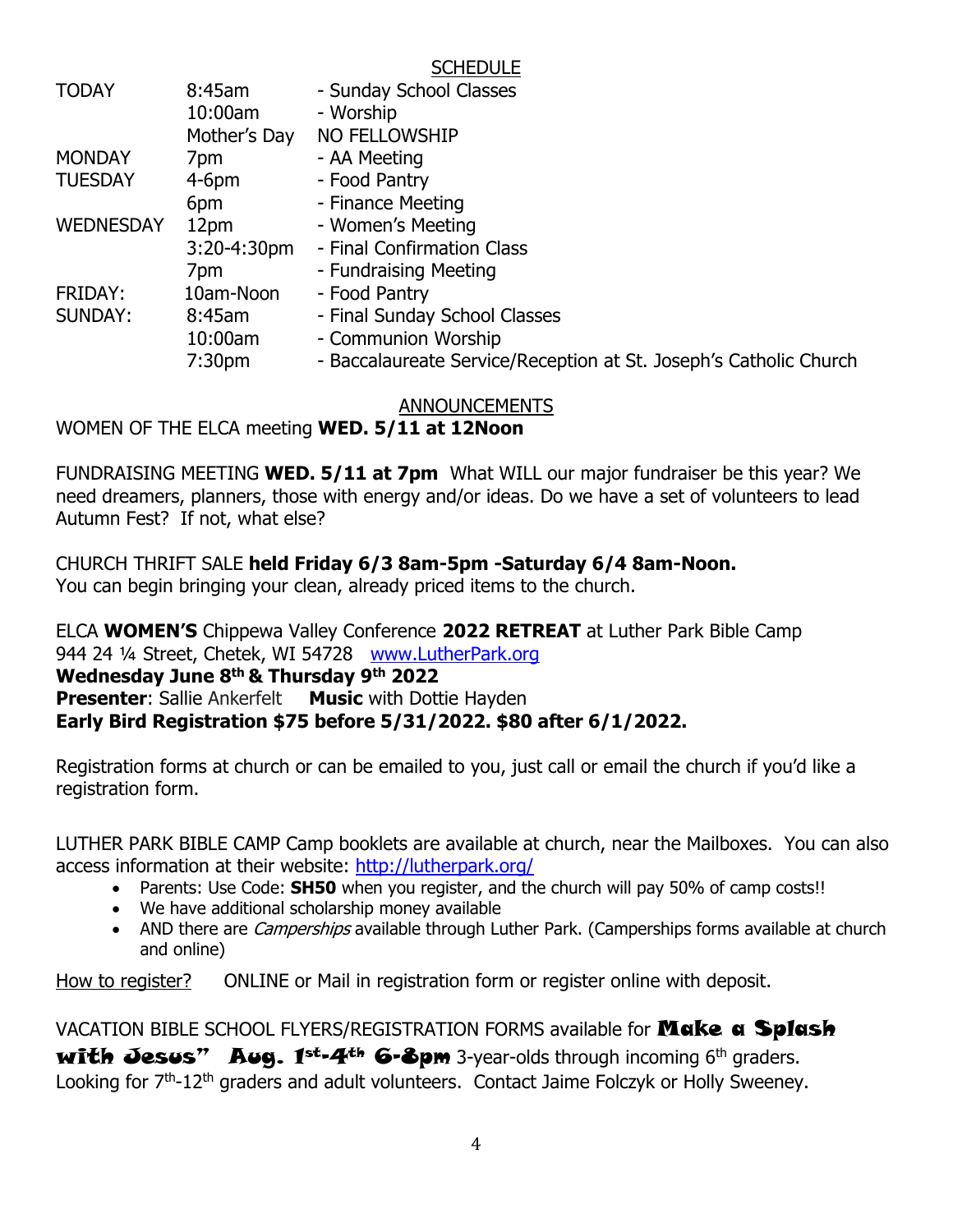# You, Lord, Are Both Lamb and Shepherd



Text: Sylvia G. Dunstan, 1955-1993

Music: PICARDY, French folk tune, 17th cent.

Text © 1991 GIA Publications, Inc., giamusic.com. All rights reserved.

Duplication in any form prohibited without securing permission from copyright administrator or reporting usage under valid license.